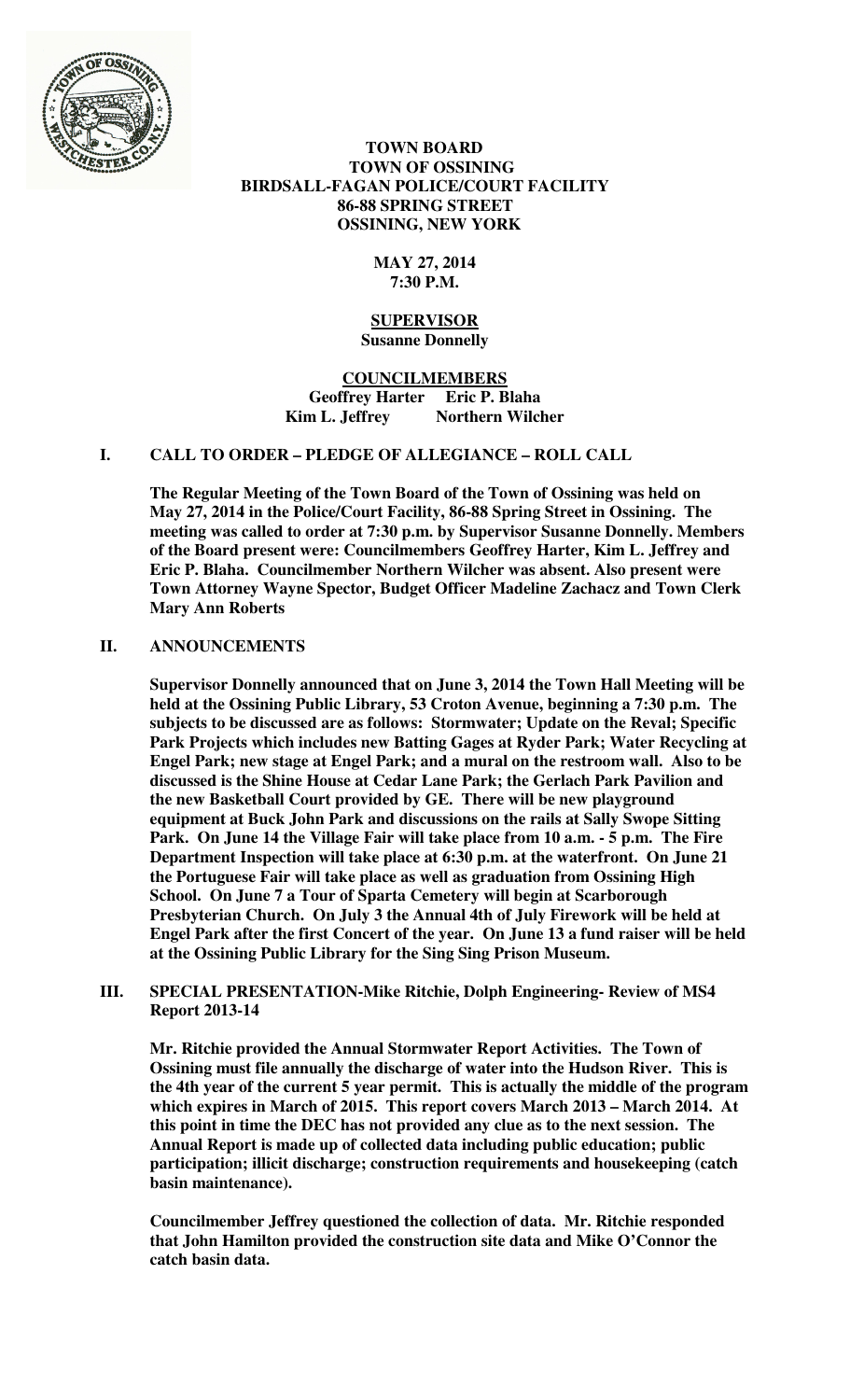**Councilman Blaha questioned whether this was a pass/fail or grading process? Mr. Ritchie stated that as long as the report is complete there usually is no issue. The DEC can do an audit, however, at this time they do not have staff to do an audit.** 

# **IV. PUBLIC COMMENT ON AGENDA ITEMS-None**

# **V. BOARD RESOLUTIONS**

# **A. Approval of Minutes**

**Councilmember Blaha moved and it was seconded by Councilmember Harter that the following be approved:** 

**Resolved, that the Town Board of the Town of Ossining hereby approves the May 13, 2014, Minutes of the Regular Meeting as presented.** 

 **Motion Carried: Unanimously** 

# **B. Approval of Minutes-Special Meeting**

**Councilmember Jeffrey moved and it was seconded by Councilmember Harter that the following be approved:** 

**Resolved, that the Town Board of the Town of Ossining hereby approves the May 20, 2014, Minutes of the Special Meeting as presented.** 

 **Motion Carried: Unanimously** 

# **C. Approval of Voucher Detail Report**

**Councilmember Harter moved and it was seconded by Councilmember Jeffrey that the following be approved:** 

**Resolved, that the Town Board of the Town of Ossining hereby approves the Voucher Detail Report dated May 27, 2014 in the amount of \$641,347.56** 

 **Motion Carried: Unanimously** 

# **D. Personnel- Parks Department- Seasonal Appointment**

**Councilmember Harter moved and it was seconded by Councilmember Blaha that the following be approved:** 

**Resolved, that the Town Board of the Town of Ossining hereby appoints Matthew Stuck, Ossining, to the seasonal position of Laborer in the Town Parks Department effective June 2nd, 2014 at a rate of \$8.00 per hour.** 

# **Motion Carried: Unanimously**

# **E. 19 Cedar Lane- Temporary Removal from Auction Listing**

**Councilmember Jeffrey moved and it was seconded by Councilmember Harter that the following be approved:** 

**Resolved, that the real property currently on the list of properties to be auctioned by the Receiver of Taxes of the Town of Ossining for delinquent taxes, located at 19 Cedar Lane, Ossining New York, tax ID number 89.11-1-59, be temporarily removed from the auction list for a reasonable period of time, as determined by the Receiver of Taxes, while efforts are made to market and sell the property; and** 

**Be it further Resolved that this action by the Board is without prejudice to any rights of the Town, including the Town's rights and obligation to enforce all laws in**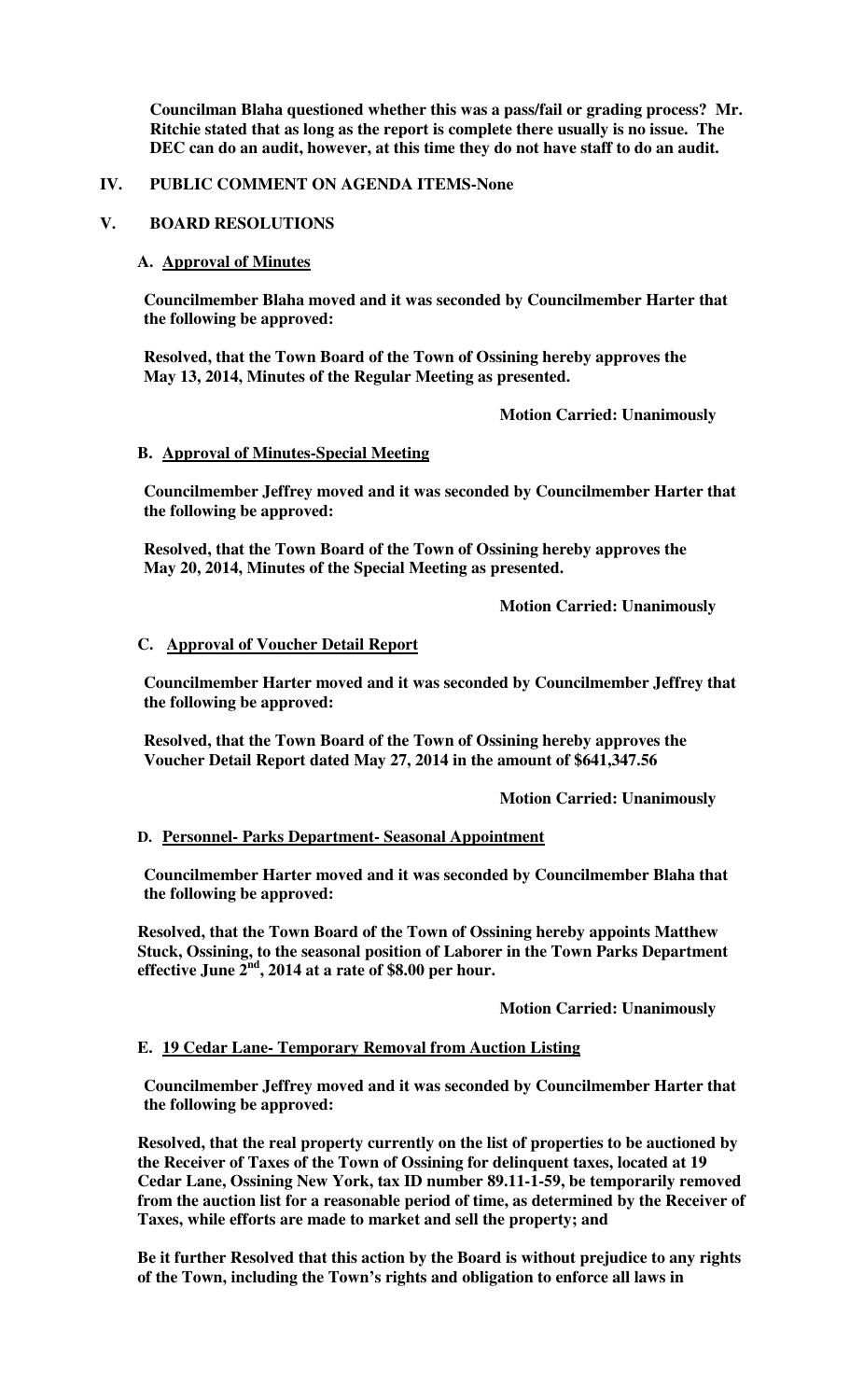**connection with collection of delinquent taxes and is not to be deemed a waiver or any levied taxes or penalties due by law for unpaid taxes.** 

 **Motion Carried: Unanimously** 

# **F. Finance- Budget Modification for Public Safety Building Callable Bond**

**Councilmember Blaha moved and it was seconded by Councilmember Harter that the following be approved:** 

**Whereas, the Town sold the Public Safety Building and real property located at 507 North State Road in February 2014 for the sum of \$1,475,000, which was deposited into the Debt Service Fund and restricted for payment of serial bonds on said building and real property; and** 

**Whereas, the 2003 public improvement serial bond dated October 15th, 2003 and issued in the amount of \$4,736,000 included monies for the purchase of land and construction of said building, of which \$1,747,000 remains outstanding for said purpose as of May 2014; and** 

**Whereas, said serial bond contains provisions for the bond to be callable (i.e., early redemption) at any point after May 2014;** 

**Now, therefore be it Resolved, that the Town Board of the Town of Ossining approves the Notice of Redemption dated May 19th, 2014 to authorize the early redemption of said bonds in the amount of \$1,710,000 on June 23rd, 2014 (with one bond payment of \$225,000 due on May 15th, 2018 to remain unredeemed in order to account for all other remaining debt purposes), and authorizes the use of \$1,475,000 proceeds from the real property and building sale and the use of accumulated surplus fund balance of \$235,000 in the Town Outside General Fund (known as the 20 Fund) to redeem said bonds in accordance with said Notice of Redemption; and** 

**Be it further Resolved, that the adopted budgets for the Town Outside General Fund and Debt Service Fund are hereby modified as follows to provide sufficient appropriations for said bond redemption:** 

| Increase Town Outside General Fund Appropriations: |                                                                      |                |
|----------------------------------------------------|----------------------------------------------------------------------|----------------|
| Account No.                                        | <b>Account Name</b>                                                  | Amount         |
|                                                    | Interfund Transfer to Debt Service Fund for                          |                |
| 020.9901.0901                                      | <b>Principal Payments</b>                                            | \$235,000.00   |
|                                                    |                                                                      |                |
|                                                    | <u>Increase Town Outside General Fund Appropriated Fund Balance:</u> |                |
| <u>Account No.</u>                                 | <b>Account Name</b>                                                  | <u>Amount</u>  |
| 020.0020.0599                                      | Appropriated Fund Balance                                            | \$235,000.00   |
|                                                    |                                                                      |                |
| Increase Debt Service Fund Appropriations:         |                                                                      |                |
| <u>Account No.</u>                                 | Account Name                                                         | Amount         |
| 036.9710.0600                                      | : Serial Bonds Debt Service – Principal                              | \$1,710,000.00 |
|                                                    |                                                                      |                |
|                                                    | Increase Debt Service Fund Estimated Revenues:                       |                |
| Account No.                                        | <b>Account Name</b>                                                  | Amount         |
| 036.0036.2660                                      | Sale of Real Property/Buildings                                      | \$1,475,000.00 |
|                                                    | Interfund Transfer from Town Outside General                         |                |
| 036.0036.5034                                      | Fund                                                                 | 235,000.00     |
|                                                    | <b>Total Increase Debt Service Fund Estimated Revenues</b>           | \$1,710,000.00 |

 **Motion Carried: Unanimously**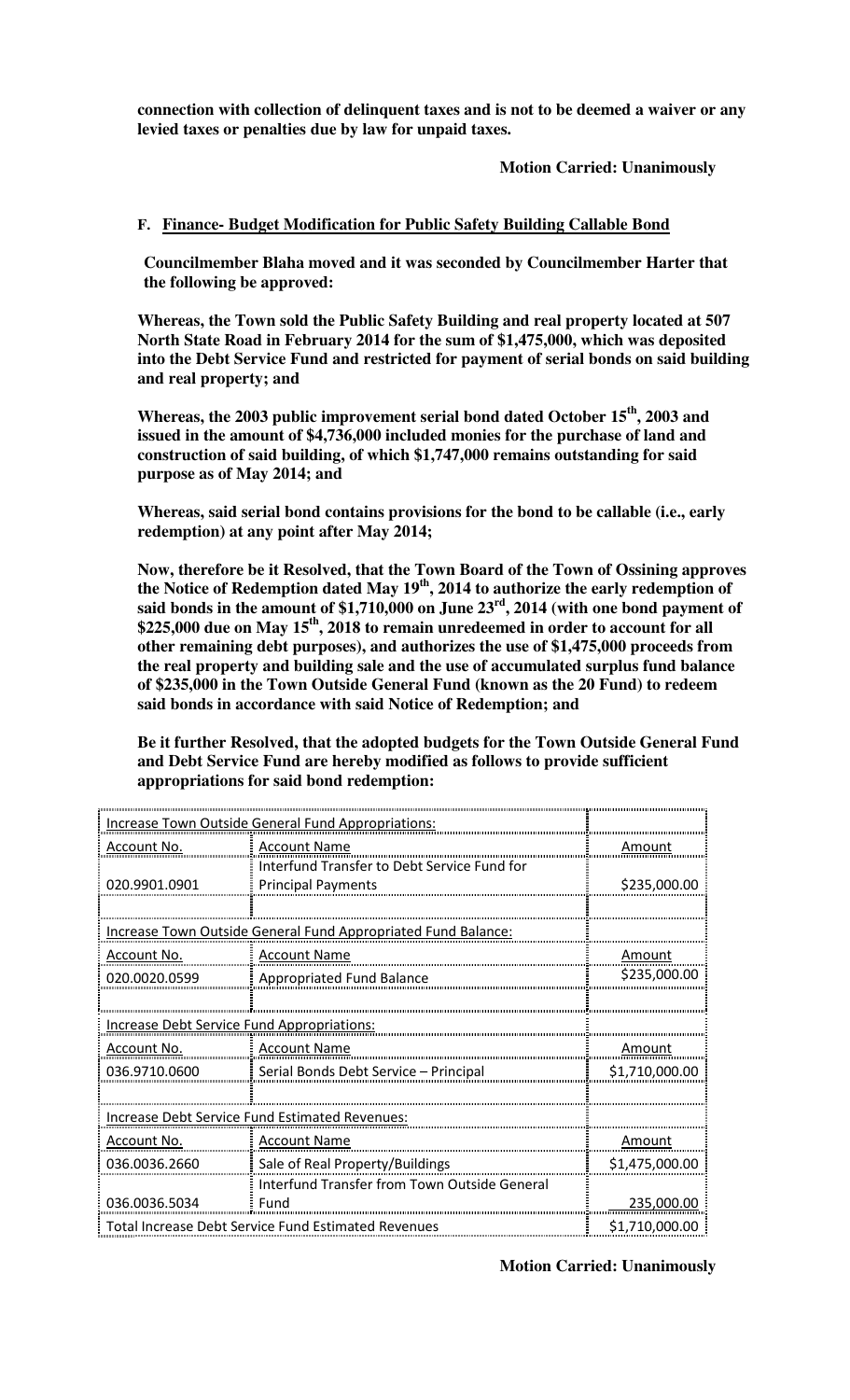### **G. TAX CERTIORARI**

## **Briarcliff Racquet and Fitness Club Associates vs. Town Of Ossining**

**Councilmember Harter moved and it was seconded by Councilmember Jeffrey that the following be approved:** 

**WHEREAS, proceedings pursuant to Article 7 of the Real Property Tax Law of the State of New York were instituted by Briarcliff Racquet and Fitness Club Associates against the Town of Ossining , to review the tax assessments made on Petitioner's property located at 584 North State Road, Town of Ossining, and designated on the tax assessment map of the Town of Ossining as Section 90.15, Block 2, Lot 1 for Tax Assessment Years 2006 through 2013, which proceedings are now pending in the Supreme Court of the State of New York, County of Westchester, under Index Nos.19141/2006; 19885/2007; 21429/2008; 22103/2009; 24028/2010; 14826/2011; 65726/2012; and 64239/2013; and** 

**WHEREAS, the above Petitioner has agreed to a compromise and settlement of such proceedings, subject to the approval of the Town Board, correcting and reducing the assessed valuation of its real property and improvements, as follows:** 

Section 90.15, Block 2, Lot 1

| Assessment<br><b>Roll Year</b> | Original<br>Assessment | Settlement<br>Assessment | Reduction in<br>Assessment |
|--------------------------------|------------------------|--------------------------|----------------------------|
| 2006                           | \$933,000              | \$755,730                | \$177,270                  |
| 2007                           | \$933,000              | \$765,060 +              | \$167,940                  |
| 2008                           | \$933,000              | \$765,060. 4             | \$167,940                  |
| 2009                           | \$933,000              | \$774,390                | \$158,610                  |
| 2010                           | \$933,000              | \$783,720                | \$149,280                  |
| $2011 -$                       | \$933,000              | \$793,050                | \$139,950                  |
| 2012:                          | \$948,250              | \$834,460                | \$113,790                  |
| 2013                           | \$948,250              | \$843,940                | \$104,310                  |

**WHEREAS, any and all refunds necessitated by said settlement will be made without interest; and WHEREAS, the Town Board, upon the recommendation of the Assessor, concurred by the Town Attorney, finds the proposed settlement appropriate and in the best interest of the Town of Ossining; now therefore it is** 

**RESOLVED, that settlement of the proceedings, on the terms set forth herein, is hereby accepted and approved, subject to the approval of the Supreme Court, Westchester County, wherein such proceedings are pending; and it is further** 

**RESOLVED, that the Town Attorney is hereby authorized and directed to procure and execute any documents necessary to effectuate such settlement; and it is further** 

**RESOLVED, subject to the approval of the Supreme Court, Westchester County, that the Assessor is authorized and directed to make the changes and corrections to the individual unit assessment on the tax assessment roll of the Town of Ossining, which will be ordered pursuant to the Consent Judgment to be entered in accordance with the terms of this settlement, and the Receiver of Taxes is authorized and directed to process and pay the refund of Town of Ossining taxes estimated to be \$ 170,240.24, which will be ordered pursuant to said Consent Judgment.** 

 **Motion Carried: Unanimously**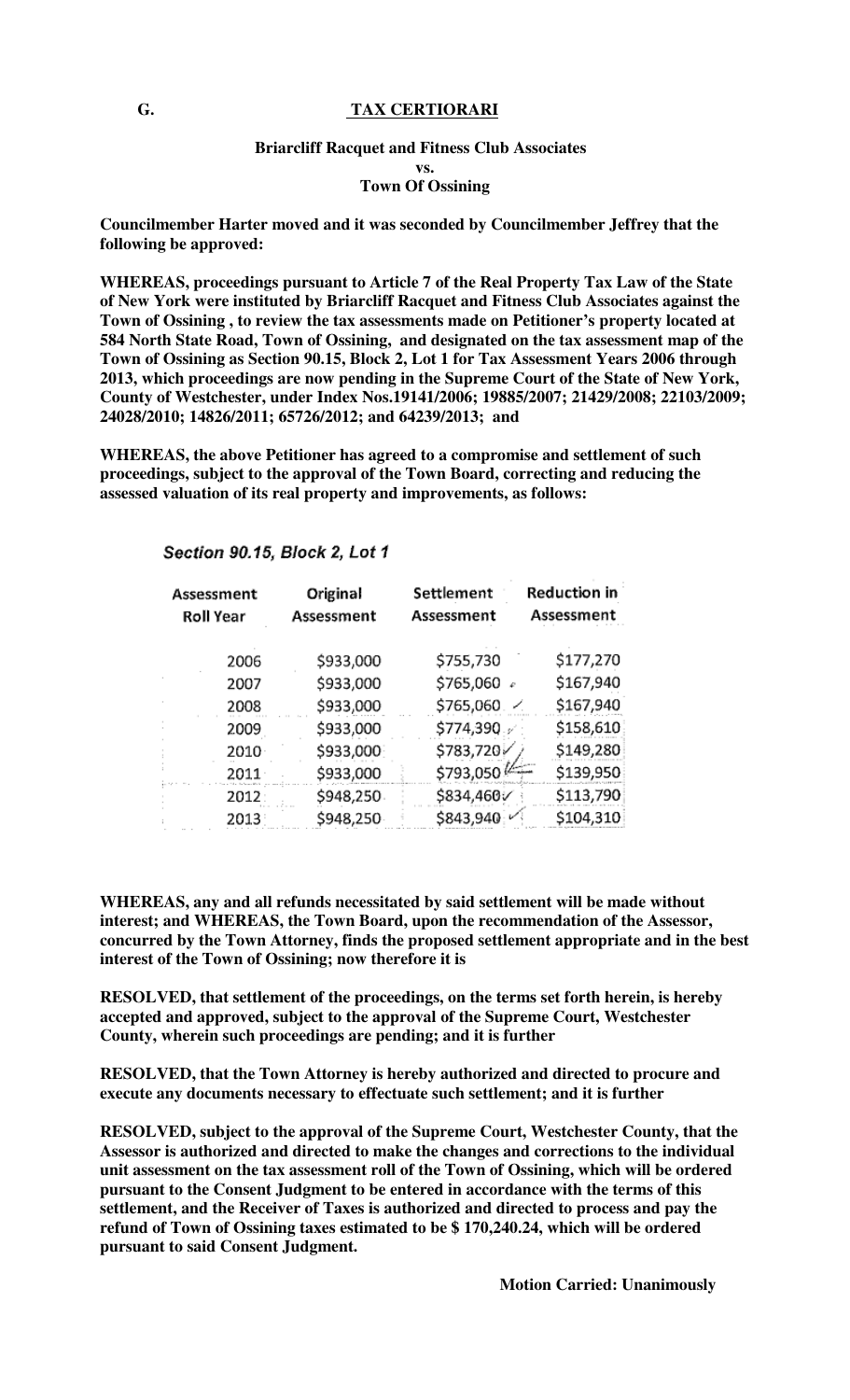#### **H. TAX CERTIORARI**

### **The Board of Managers of Copley Court Condominium, vs. Town Of Ossining and Briarcliff Manor School District**

**Councilmember Blaha moved and it was seconded by Councilmember Harter that the following be approved:** 

**WHEREAS, proceedings pursuant to Article 7 of the Real Property Tax Law of the State of New York were instituted by The Board of Managers of Copley Court Condominium, against the Town of Ossining and Briarcliff Manor School District, to review the tax assessments made on Petitioner's property located at 1-67 Copley Court, Village of Briarcliff Manor, Town of Ossining, and designated on the tax assessment map of the Town of Ossining as Section 98.06, Block 3, Lots 55./0001 to 55./0066 for Tax Assessment Years 2008, 2010, 2011 and 2012, which proceedings are now pending in the Supreme Court of the State of New York, County of Westchester, under Index Nos. 20867/08; 24255/10; 55892/11 and 64956/12; and** 

**WHEREAS, the above Petitioner has agreed to a compromise and settlement of such proceedings, subject to the approval of the Town Board, correcting and reducing the assessed valuation of its real property and improvements, as follows:** 

Assessment Year

| 2008 |  |
|------|--|
| 2010 |  |
| 2011 |  |
| 2012 |  |

**Assessed Valuation Amount of Reduced From Reduced To Reduction SEE SCHEDULE "A" ATTACHED HERETO SEE SCHEDULE "B" ATTACHED HERETO SEE SCHEDULE "C" ATTACHED HERETO SEE SCHEDULE "D" ATTACHED HERETO** 

> **SCHEDULE** "A" **Copley Court Condominium - 2008 Tax Map ID: Section 98.06, Block 3, Lot 55./**

| Lot  | <b>Assessment</b> |        | <b>Assessment</b><br><b>Reduced From:</b><br>Reduced |                    | <b>Assessment</b><br><b>Reduction:</b> |  |
|------|-------------------|--------|------------------------------------------------------|--------------------|----------------------------------------|--|
| 0001 | \$                | 10,815 | \$<br>8,462                                          | \$                 | 2,353                                  |  |
| 0002 |                   | 10,815 | \$<br>8,462                                          | $\dot{\mathbb{S}}$ | 2,353                                  |  |
| 0003 | \$                | 10,815 | \$<br>8,462                                          | \$                 | 2,353                                  |  |
| 0004 | \$                | 10,815 | \$<br>8,462                                          | \$                 | 2,353                                  |  |
| 0005 | \$                | 10,815 | \$<br>8,462                                          | \$                 | 2,353                                  |  |
| 0006 | \$                | 10,815 | \$<br>8,462                                          | \$                 | 2,353                                  |  |
| 0007 | \$                | 10,815 | \$<br>8,462                                          | \$                 | 2,353                                  |  |
| 0008 | \$                | 11,330 | \$<br>8,865                                          | \$                 | 2,465                                  |  |
| 0009 | \$                | 14,050 | \$<br>10,993                                         | \$                 | 3,057                                  |  |
| 0010 | \$                | 10,815 | \$<br>8,462                                          | \$                 | 2,353                                  |  |
| 0011 | \$                | 10,815 | \$<br>8,462                                          | \$                 | 2,353                                  |  |
| 0012 | \$                | 13,950 | \$<br>10,915                                         | \$                 | 3,035                                  |  |
| 0013 | \$                | 12,115 | \$<br>9.479                                          | \$.                | 2,636                                  |  |
| 0014 | \$                | 10,815 | \$<br>8,462                                          | \$                 | 2,353                                  |  |
| 0015 | \$                | 10,815 | \$<br>8,462                                          | \$                 | 2,353                                  |  |
| 0016 | \$                | 10,815 | \$<br>8,462                                          | \$                 | 2,353                                  |  |
| 0017 | \$                | 10,815 | \$                                                   | \$                 | 2,353                                  |  |
| 0018 | \$                | 11,180 | \$<br>8,748                                          | \$                 | 2,432                                  |  |
| 0019 | \$                | 10,815 | \$<br>8,462                                          | \$                 | 2,353                                  |  |
| 0020 | \$                | 9,450  | \$<br>7,394                                          | \$                 | 2,056                                  |  |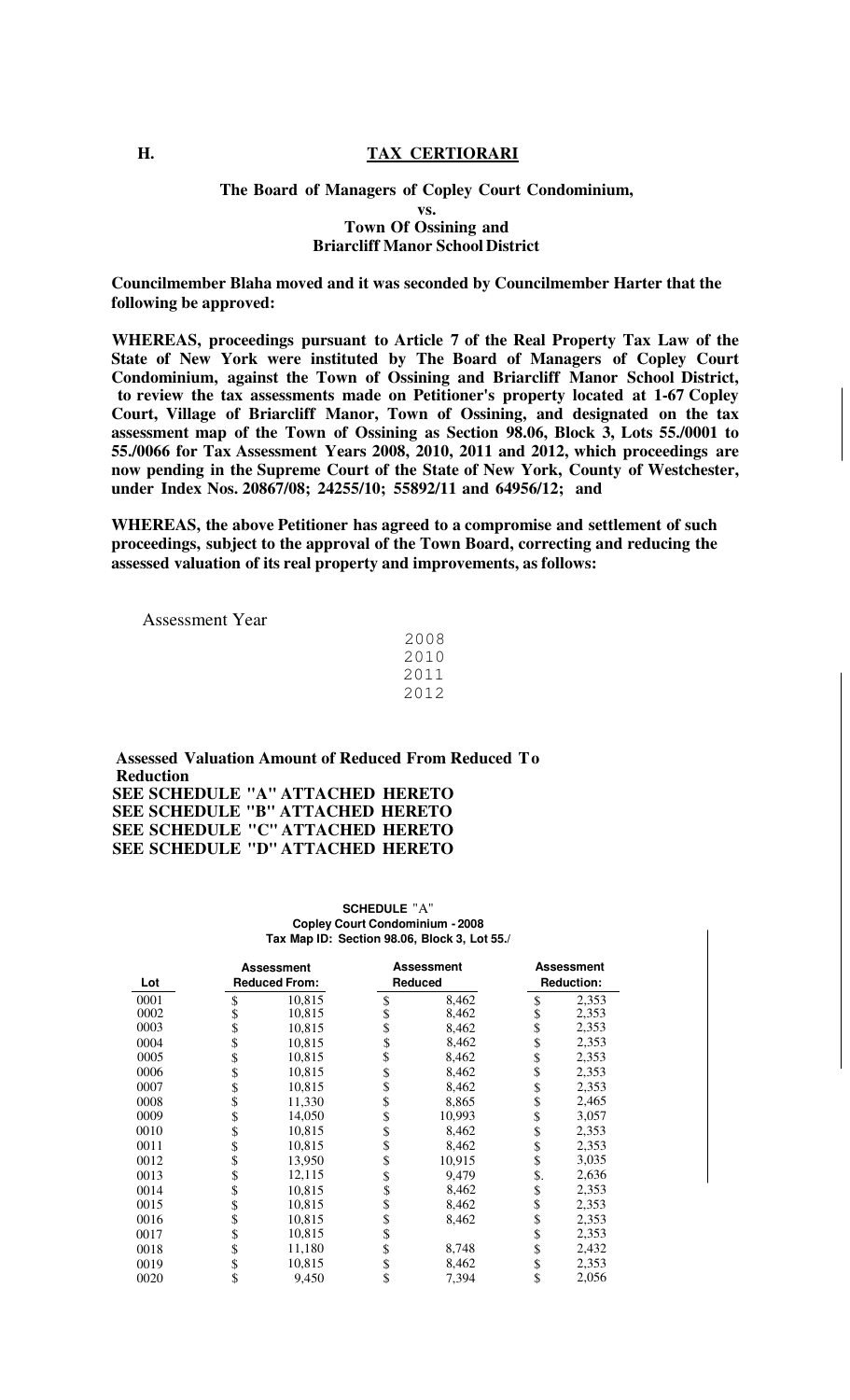| 0021 | \$ | 10,815 | \$<br>8,462  | \$<br>2,353 |
|------|----|--------|--------------|-------------|
| 0022 | \$ | .450   | \$<br>7,394  | \$<br>2,056 |
| 0023 |    | 9,450  | \$<br>7,394  | \$<br>2,056 |
| 0024 |    | 9,450  | \$<br>7,394  | \$<br>2,056 |
| 0025 |    |        | \$<br>8,462  | \$<br>2,353 |
| 0026 | S  | 9,450  | \$<br>7,394  | \$<br>2,056 |
| 0027 | \$ | 10,815 | \$<br>8,462  | \$<br>2,353 |
| 0028 |    | 9,450  | \$<br>7,394  | \$<br>2,056 |
| 0029 | \$ | 11,890 | \$<br>9,303  | \$<br>2,587 |
| 0030 | S  | 10,815 | \$<br>8,462  | \$<br>2,353 |
| 0031 |    | 10,815 | \$<br>8,462  | \$<br>2,353 |
| 0032 |    | 10,815 | \$<br>8,462  | \$<br>2,353 |
| 0033 |    | 10,815 | \$           | \$<br>2,353 |
| 0034 |    | 16,000 | \$<br>12,519 | \$<br>3,481 |
| 0035 |    | 16,000 | \$<br>12,519 | \$<br>3,481 |
| 0036 | \$ | 10,815 | \$<br>8,462  | \$<br>2,353 |
| 0037 | \$ | 10,815 | \$<br>8,462  | \$<br>2,353 |
| 0038 |    | 10,815 | \$<br>8,462  | \$<br>2,353 |
| 0039 |    | 11,180 | \$<br>8,748  | \$<br>2,432 |
| 0040 | \$ | 10,815 | \$           | \$<br>2,353 |

0 167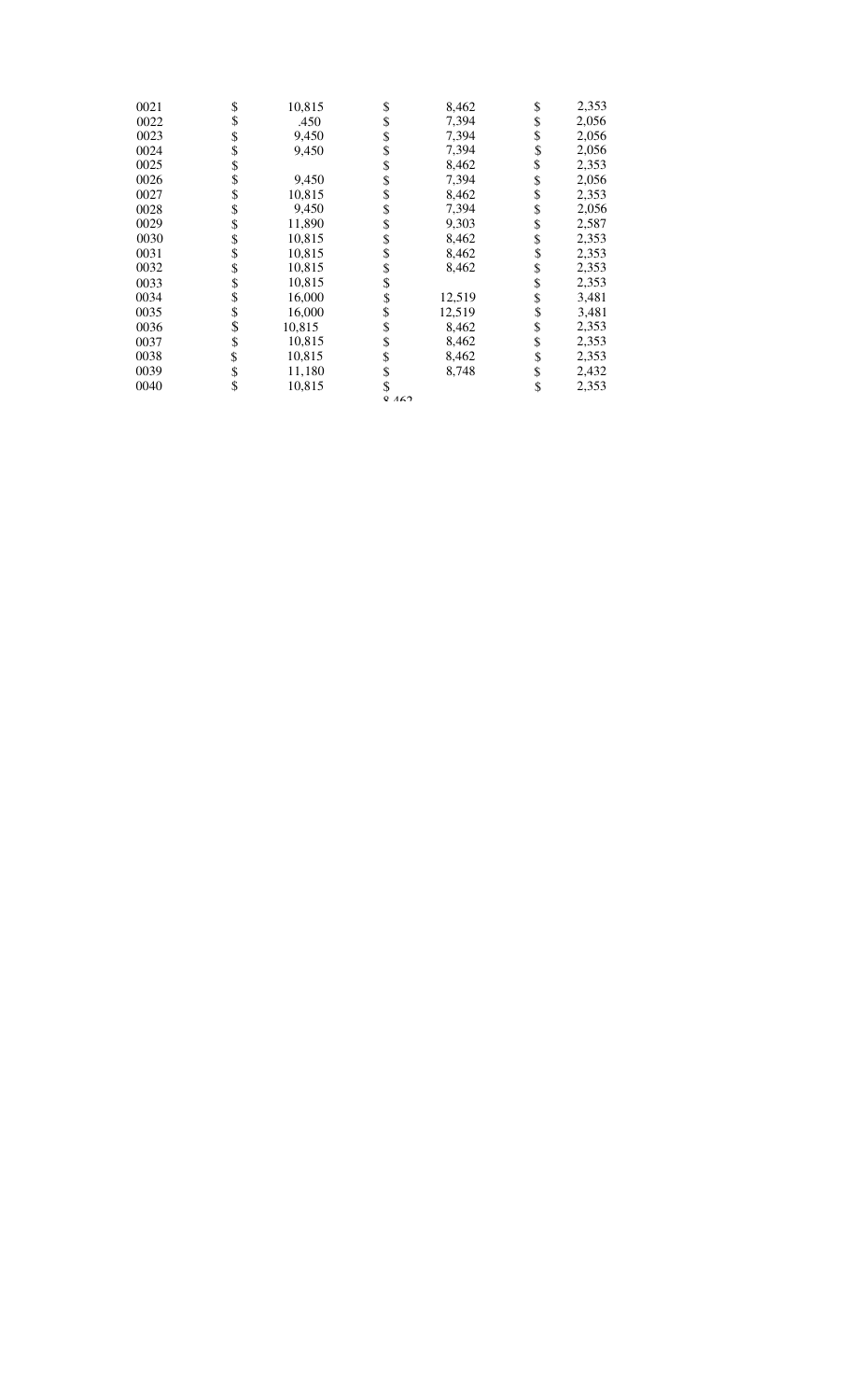|              | <b>Assessment</b>    |         | <b>Assessment</b> |             | <b>Assessment</b>        |         |
|--------------|----------------------|---------|-------------------|-------------|--------------------------|---------|
| Lot          | <b>Reduced From:</b> |         |                   | Reduced To: | · Reduction:             |         |
| 0041         | \$                   | 9,450   | \$                | 7,394       | \$                       | 2,056   |
| 0042         | \$                   | 10,815  |                   | 8,462       | \$                       | 2,353   |
| 0043         | \$                   | 9,450   |                   | 7,394       | \$                       | 2,056   |
| 0044         | \$                   | 10,815  |                   | 8,462       |                          | 2,353   |
| 0045         | \$<br>\$             | 9,450   |                   | 7,394       | \$<br>\$                 | 2,056   |
| 0046         |                      | 10,815  |                   | 8,462       | \$                       | 2,353   |
| 0047         | \$                   | 9,450   |                   | 7,394       | \$                       | 2,056   |
| 0048         | $\dot{\$}$           | 10,815  |                   | 8,462       |                          | 2,353   |
| 0049         | \$                   | 9,450   |                   | 7,394       | \$\$\$                   | .2,056  |
| 0050         | \$<br>\$             | 10,815  |                   | 8,462       |                          | 2,353   |
| 0051         |                      | 9,450   |                   | 7,394       | $\dot{\$}$               |         |
| 0052         | \$<br>\$             | 11,890  |                   | 9,303       | \$                       | 2,587   |
| 0053         |                      | 11,130  |                   | 8,708       | $\ddot{\$}$              | 2,422   |
| 0054         |                      | 10.815  | \$<br>\$          | 8,462       | \$                       | 2,353   |
| 0055         | \$<br>\$             | 14,775  |                   | 11,560      | $\dot{\$}$               | 3,215   |
| 0056         | \$                   | 19,620  | \$\$\$            | 15,351      | \$                       | 4,269   |
| 0057         | \$                   | 13,220  |                   | 10,344      | \$<br>\$                 |         |
| 0058         | \$                   | 13,220  |                   | 10,344      |                          | 2,876   |
| 0059         | \$                   | 13,220  | \$\$\$            | 10.344      | \$                       | 2,876   |
| 0060         | \$                   | 13,220  |                   | 10,344      | \$\$\$                   | 2,876   |
| 0061         | \$                   | 13,220  |                   | 10,344      |                          |         |
| 0062         | \$                   | 13,220  |                   | 10,344      |                          | 2,876   |
| 0063         | \$                   | 13,220  | \$\$\$            | 10,344      | \$                       | 2,876   |
| 0064         | \$                   | 13,220  |                   | 10,344      |                          | 2,876   |
| 0065         | \$                   | 10,840  | \$                | 8,482       | \$                       | 2,358   |
| 0066         | \$                   | 14,775  |                   | 11,560      | \$                       | 3,215   |
| <b>Total</b> | \$                   | 755,150 | $\overline{\$}$   | 590,850     | $\overline{\mathcal{S}}$ | 164,300 |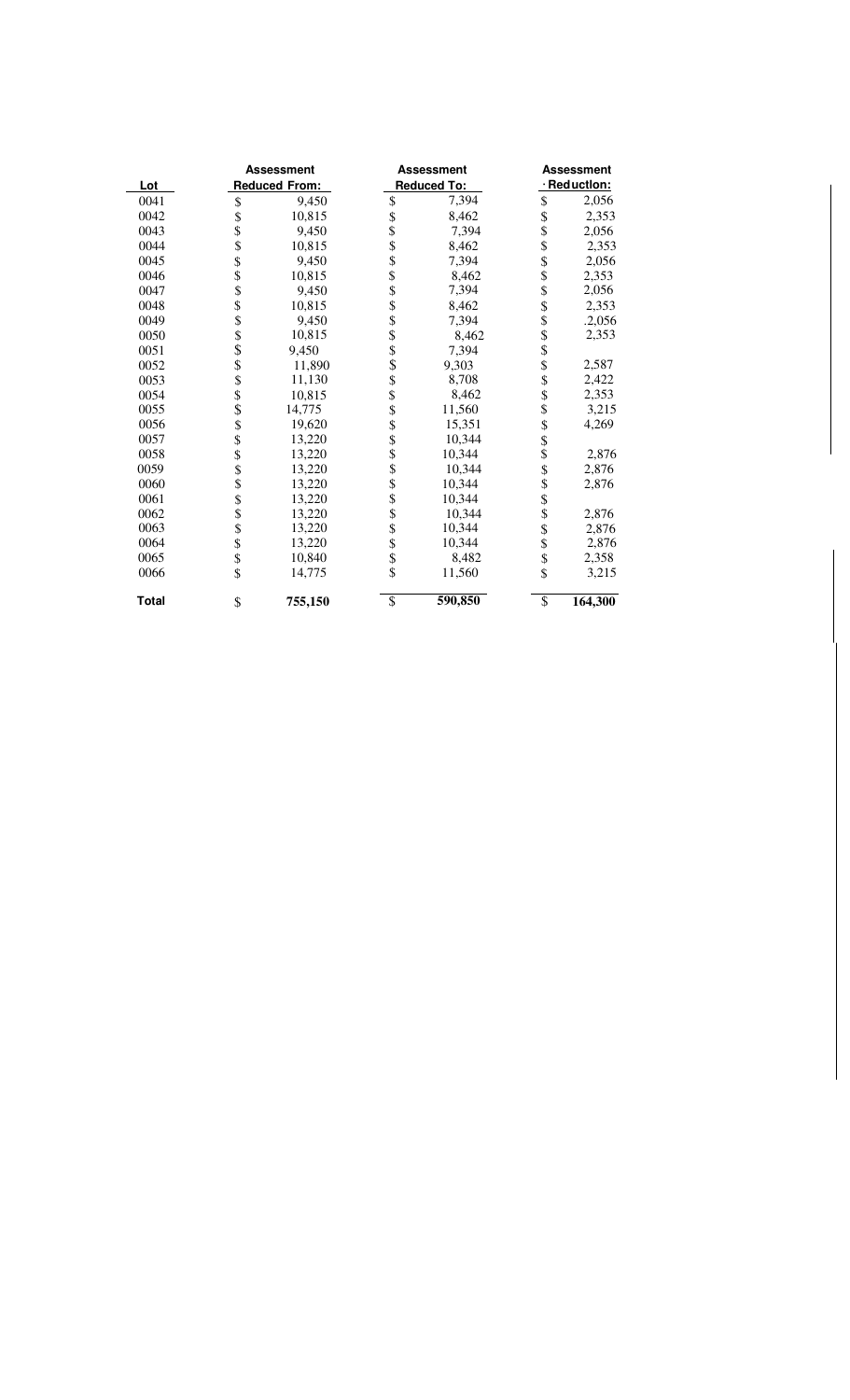#### **SCHEDULE "B" Copley Court Condominium· 2010 Tax Map ID: Section 98.06, Block 3, Lot 55.1**

|      | <b>Assessment</b>      |         | <b>Assessment</b>                 |                    | <b>Assessment</b>       |                   |  |  |
|------|------------------------|---------|-----------------------------------|--------------------|-------------------------|-------------------|--|--|
| Lot  | <b>Reduced From:</b>   |         |                                   | <b>Reduced To:</b> |                         | <b>Reduction:</b> |  |  |
| 0001 |                        | 10,815  | \$                                | 9,317              | \$                      | 1,498             |  |  |
| 0002 |                        | 10,815  | \$                                | 9,317              | $\overline{\mathbf{S}}$ | 1,498             |  |  |
| 0003 |                        | 10,815  |                                   | 9,317              | \$                      | 1,498             |  |  |
| 0004 | \$\$\$\$               | 10,815  | \$                                | 9,317              | \$                      | 1,498             |  |  |
| 0005 |                        | 10,815  | \$                                | 9,317              | \$                      | 1,498             |  |  |
| 0006 |                        | 10,815  | \$                                | 9,317              | \$                      | 1,498             |  |  |
| 0007 |                        | 10,815  |                                   | 9,317              | $\ddot{\$}$             | 1,498             |  |  |
| 0008 |                        | 11,330  |                                   | 9,760              | \$                      | 1,570             |  |  |
| 0009 |                        | 14.,050 | \$<br>\$                          | 12,103             | $\dot{\$}$              | 1,947             |  |  |
| 0010 |                        | 10,815  |                                   | 9,317              | \$<br>\$                | 1,498             |  |  |
| 0011 | \$\$\$\$\$\$\$\$\$\$   | 10,815  | \$<br>\$                          | 9,317              |                         | 1,498             |  |  |
| 0012 |                        | 13,950  | $\ddot{\$}$                       | 12,017             | \$                      | 1,933             |  |  |
| 0013 |                        | 12,115  | \$                                | 10,436             | \$                      | 1,679             |  |  |
| 0014 |                        | 10,815  | $\dot{\$}$                        | 9,317              |                         | 1,498             |  |  |
| 0015 | \$\$\$\$\$\$\$\$\$     | 10,815  | \$\$\$\$\$\$                      | 9,317              | \$\$\$\$\$\$            | 1,498             |  |  |
| 0016 |                        | 10,815  |                                   | 9,317              |                         | 1,498             |  |  |
| 0017 |                        | 10,815  |                                   | 9,317              |                         | 1,498             |  |  |
| 0018 |                        | 11,180  |                                   | 9,631              |                         | 1,549             |  |  |
| 0019 |                        | 10,815  |                                   | 9,317              |                         | 1,498             |  |  |
| 0020 |                        | 9,450   |                                   | 8,141              |                         | 1,309             |  |  |
| 0021 |                        | 10,815  | $\ddot{\textbf{S}}$               | 9,317              | $\ddot{\$}$             | 1,498             |  |  |
| 0022 |                        | 9,450   | $\ddot{\boldsymbol{\mathcal{S}}}$ | 8,141              |                         | 1,309             |  |  |
| 0023 | \$\$\$\$\$\$\$\$\$\$   | 9,450   | \$                                | 8,141              | \$\$\$                  | 1,309             |  |  |
| 0024 |                        | 9,450   | $\dot{\mathbb{S}}$                | 8,141              |                         | 1,309             |  |  |
| 0025 |                        | 10,815  | $\dot{\mathbb{S}}$                | 9,317              |                         | 1,498             |  |  |
| 0026 |                        | 9,450   | \$                                | 8,141              | \$                      | 1,309             |  |  |
| 0027 |                        | 10,815  | \$                                | 9,317              | $\ddot{\$}$             | 1,498             |  |  |
| 0028 |                        | 9,450   | \$<br>\$                          | 8,141              | \$<br>\$                | 1,309             |  |  |
| 0029 |                        | 11,890  |                                   | 10,243             |                         | 1,647             |  |  |
| 0030 |                        | 10,815  | \$                                | 9,317              | $\frac{1}{3}$           | 1,498             |  |  |
| 0031 |                        | 10,815  | \$                                | 9,317              |                         | 1,498             |  |  |
| 0032 |                        | 10,815  | $\bar{\mathbb{S}}$                | 9,317              | \$\$\$\$\$\$            | 1,498             |  |  |
| 0033 |                        | 10,815  | \$                                | 9,317              |                         | 1,498             |  |  |
| 0034 |                        | 16,000  | $\ddot{\$}$                       | 13,783             |                         | 2,217             |  |  |
| 0035 |                        | 16,000  | \$                                | 13,783             |                         | 2,217             |  |  |
| 0036 |                        | 10,815  | \$                                | 9,317              |                         | 1,498             |  |  |
| 0037 | \$\$\$\$\$\$\$\$\$\$\$ | 10,815  | \$                                | 9,317              |                         | 1,498             |  |  |
| 0038 |                        | 10,815  | \$                                | 9,317              | $\frac{1}{3}$           | 1,498             |  |  |
| 0039 |                        | 11,180  | \$                                | 9,631              |                         | 1,549             |  |  |
| 0040 | \$                     | 10,815  | $\hat{\mathcal{L}}$               | 9,317              | \$                      | 1,498             |  |  |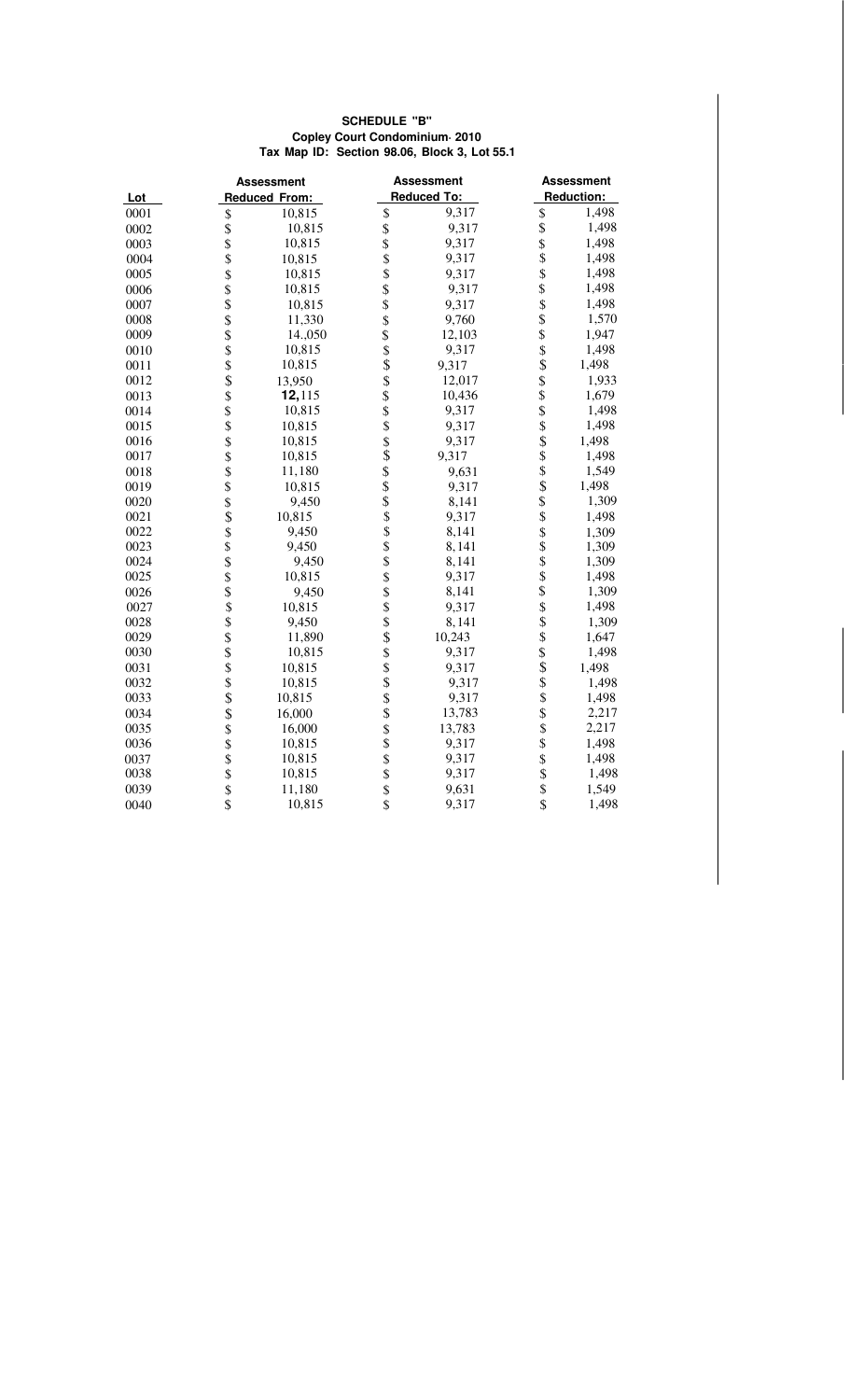|              | <b>Assessment</b> |                      |                         | <b>Assessment</b> |                      | <b>Assessment</b> |  |  |
|--------------|-------------------|----------------------|-------------------------|-------------------|----------------------|-------------------|--|--|
| <u>Lot</u>   |                   | <b>Reduced From:</b> |                         | Reduced To:       |                      | <b>Reduction:</b> |  |  |
| 0041         | \$                | 9,450                | \$                      | 8,141             | \$                   | 1,309             |  |  |
| 0042         |                   | 10,815               |                         | 9,317             | \$                   | 1,498             |  |  |
| 0043         |                   | 9,450                | \$<br>\$                | 8,141             |                      | 1,309             |  |  |
| 0044         |                   | 10,815               | \$                      | 9,317             | \$                   | 1,498             |  |  |
| 0045         | \$\$\$\$          | 9,450                |                         | 8,141             | \$<br>\$             | 1,309             |  |  |
| 0046         |                   | 10,815               | \$\$\$\$\$              | 9,317             |                      | 1,498             |  |  |
| 0047         |                   | 9,450                |                         | 8,141             |                      | 1,309             |  |  |
| 0048         |                   | 10,815               |                         | 9,317             | 8888888              | 1,498             |  |  |
| 0049         |                   | 9,450                |                         | 8,141             |                      | 1,309             |  |  |
| 0050         |                   | 10,815               |                         | 9,317             |                      | 1,498             |  |  |
| 0051         |                   | 9,450                | \$<br>\$                | 8,141             |                      | 1,309             |  |  |
| 0052         |                   | 11,890               | \$                      | 10,243            |                      | 1,647             |  |  |
| 0053         |                   | 11,130               | \$                      | 9,588             | \$<br>\$             | 1,542             |  |  |
| 0054         |                   | 10,815               | $\dot{\$}$              | 9,317             |                      | 1,498             |  |  |
| 0055         |                   | 14,775               | $\dot{\$}$              | 12,728            |                      | 2,047             |  |  |
| 0056         |                   | 19,620               | $\ddot{\$}$             | 16,902            |                      | 2,718             |  |  |
| 0057         |                   | 13,220               | $\dot{\$}$              | 11,388            |                      | 1,832             |  |  |
| 0058         |                   | 13,220               |                         | 11,388            | \$\$\$\$\$\$\$\$\$\$ | 1,832             |  |  |
| 0059         |                   | 13,220               | \$<br>\$                | 11,388            |                      | 1,832             |  |  |
| 0060         |                   | 13,220               |                         | 11,388            |                      | 1,832             |  |  |
| 0061         |                   | 13,220               |                         | 11,388            |                      | 1,832             |  |  |
| 0062         |                   | 13,220               | \$<br>\$                | 11,388            |                      | 1,832             |  |  |
| 0063         |                   | 13,220               | \$                      | 11,388            |                      | 1,832             |  |  |
| 0064         | \$                | 13,220               | \$                      | 11,388            | $\frac{1}{3}$        | 1,832             |  |  |
| 0065         | \$                | 10,840               | $\ddot{\$}$             | 9,338             |                      | 1,502             |  |  |
| 0066         | \$                | 14,775               | $\overline{\mathbf{s}}$ | 12,728            | $\hat{S}$            | 2,047             |  |  |
| <b>Total</b> | \$                | 755,150              | \$                      | 650,520           | $\overline{\$}$      | 104,630           |  |  |
|              |                   |                      |                         |                   |                      |                   |  |  |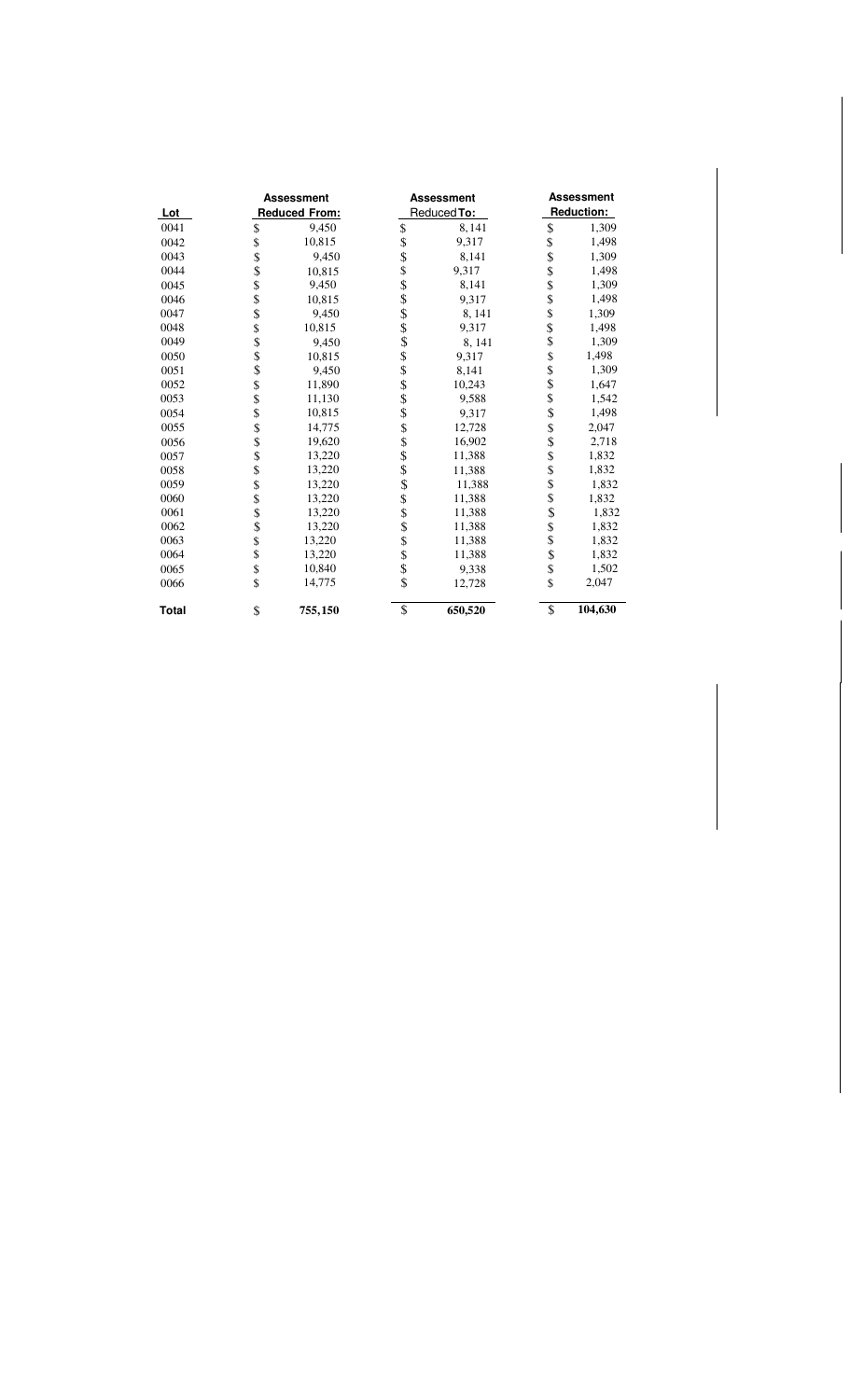#### SCHEDULE "C" Copley Court Condominium -2011 Tax Map ID: Section 98.06, Block 3, Lot 55.1

|      |                                                                       | <b>Assessment</b> |                                                                       | <b>Assessment</b> |                                                                       | <b>Assessment</b> |  |
|------|-----------------------------------------------------------------------|-------------------|-----------------------------------------------------------------------|-------------------|-----------------------------------------------------------------------|-------------------|--|
| Lot  |                                                                       | Reduced From:     |                                                                       | Reduced To:       |                                                                       | Reduction:        |  |
| 0001 | \$                                                                    | 10,815            |                                                                       | 9,823             |                                                                       | 992               |  |
| 0002 |                                                                       | 10,815            | \$<br>\$                                                              | 9,823             | \$<br>\$                                                              | 992               |  |
| 0003 | \$<br>\$                                                              | 10,815            |                                                                       | 9,823             |                                                                       | 992               |  |
| 0004 |                                                                       | 10,815            | \$                                                                    | 9,823             | \$                                                                    | 992               |  |
| 0005 | $\begin{array}{c} \mathsf{S} \\ \mathsf{S} \\ \mathsf{S} \end{array}$ | 10,815            | $\begin{array}{c} \mathbb{S} \\ \mathbb{S} \\ \mathbb{S} \end{array}$ | 9,823             |                                                                       | 992               |  |
| 0006 |                                                                       | 10,815            |                                                                       | 9,823             | $\frac{1}{2}$                                                         | 992               |  |
| 0007 |                                                                       | 10,815            |                                                                       | 9,823             | \$                                                                    | 992               |  |
| 0008 | $\overline{\$}$                                                       | 11,330            | \$                                                                    | 10,291            | \$                                                                    | 1,039             |  |
| 0009 | $\overline{\mathbf{s}}$                                               | 14,050            | \$                                                                    | 12,762            | \$                                                                    | 1,288             |  |
| 0010 | $\begin{array}{c}\n\ast \\ \ast \\ \ast \\ \ast\n\end{array}$         | 10,815            | \$                                                                    | 9,823             | \$                                                                    | 992               |  |
| 0011 |                                                                       | 10,815            |                                                                       | 9,823             | \$<br>\$                                                              | 992               |  |
| 0012 |                                                                       | 13,950            | \$<br>\$                                                              | 12,671            |                                                                       | 1,279             |  |
| 0013 |                                                                       | 12,115            |                                                                       | 11,004            | \$                                                                    | 1,111             |  |
| 0014 | $\mathbf{\hat{S}}$                                                    | 10,815            | \$                                                                    | 9,823             | \$                                                                    | 992               |  |
| 0015 | \$<br>\$                                                              | 10,815            | $\frac{\mathbb{S}}{\mathbb{S}}$                                       | 9.823             | \$                                                                    | 992               |  |
| 0016 |                                                                       | 10,815            |                                                                       | 9,823             | \$                                                                    | 992               |  |
| 0017 |                                                                       | 10,815            | S                                                                     | 9,823             | \$                                                                    | 992               |  |
| 0018 |                                                                       | 11,180            | S                                                                     | 10,155            | \$                                                                    | 1,025             |  |
| 0019 |                                                                       | 10,815            |                                                                       | 9,823             |                                                                       | 992               |  |
| 0020 |                                                                       | 9,450             | \$                                                                    | 8,583             | \$<br>\$                                                              | 867               |  |
| 0021 |                                                                       | 10,815            |                                                                       | 9,823             |                                                                       | 992               |  |
| 0022 |                                                                       | 9,450             | \$                                                                    | 8,583             | \$                                                                    | 867               |  |
| 0023 |                                                                       | 9,450             | \$                                                                    | 8,583             | \$                                                                    | 867               |  |
| 0024 |                                                                       | 9,450             | $\begin{array}{c} \mathsf{S} \\ \mathsf{S} \\ \mathsf{S} \end{array}$ | 8,583             | \$                                                                    | 867               |  |
| 0025 |                                                                       | 10,815            |                                                                       | 9,823             | \$                                                                    | 992               |  |
| 0026 |                                                                       | 9,450             |                                                                       | 8,583             | $\dot{\mathbb{S}}$                                                    | 867               |  |
| 0027 |                                                                       | 10,815            | \$                                                                    | 9,823             | $\mathbb S$                                                           | 992               |  |
| 0028 |                                                                       | 9,450             | \$<br>\$                                                              | 8,583             |                                                                       | 867               |  |
| 0029 | \$\$\$\$\$\$\$\$\$\$\$\$\$\$\$\$\$\$\$                                | 11.890            |                                                                       | 10,800            | \$\$\$\$\$\$\$                                                        | 1,090             |  |
| 0030 |                                                                       | 10,815            |                                                                       | 9,823             |                                                                       | 992               |  |
| 0031 |                                                                       | 10,815            | $\begin{array}{c} \mathbb{S} \\ \mathbb{S} \\ \mathbb{S} \end{array}$ | 9,823             |                                                                       | 992               |  |
| 0032 |                                                                       | 10,815            |                                                                       | 9,823             |                                                                       | 992               |  |
| 0033 |                                                                       | 10,815            | \$<br>\$                                                              | 9,823             |                                                                       | 992               |  |
| 0034 |                                                                       | 16,000            |                                                                       | 14,533.           |                                                                       | 1,467             |  |
| 0035 |                                                                       | 16,000            | \$                                                                    | 14,533            |                                                                       | 1,467             |  |
| 0036 | \$\$\$\$\$                                                            | 10,815            | \$<br>\$<br>\$<br>\$                                                  | 9,823             | $\begin{array}{c} \mathbb{S} \\ \mathbb{S} \\ \mathbb{S} \end{array}$ | 992               |  |
| 0037 |                                                                       | 10,815            |                                                                       | 9,823             |                                                                       | 992               |  |
| 0038 |                                                                       | 10,815            |                                                                       | 9,823             | $\overline{\$}$                                                       | 992               |  |
| 0039 |                                                                       | 11,180            |                                                                       | 1ci,155           |                                                                       | 1,025             |  |
| 0040 | $\overline{\$}$                                                       | 10,815            |                                                                       | 9,823             | $\overline{\$}$                                                       | 992               |  |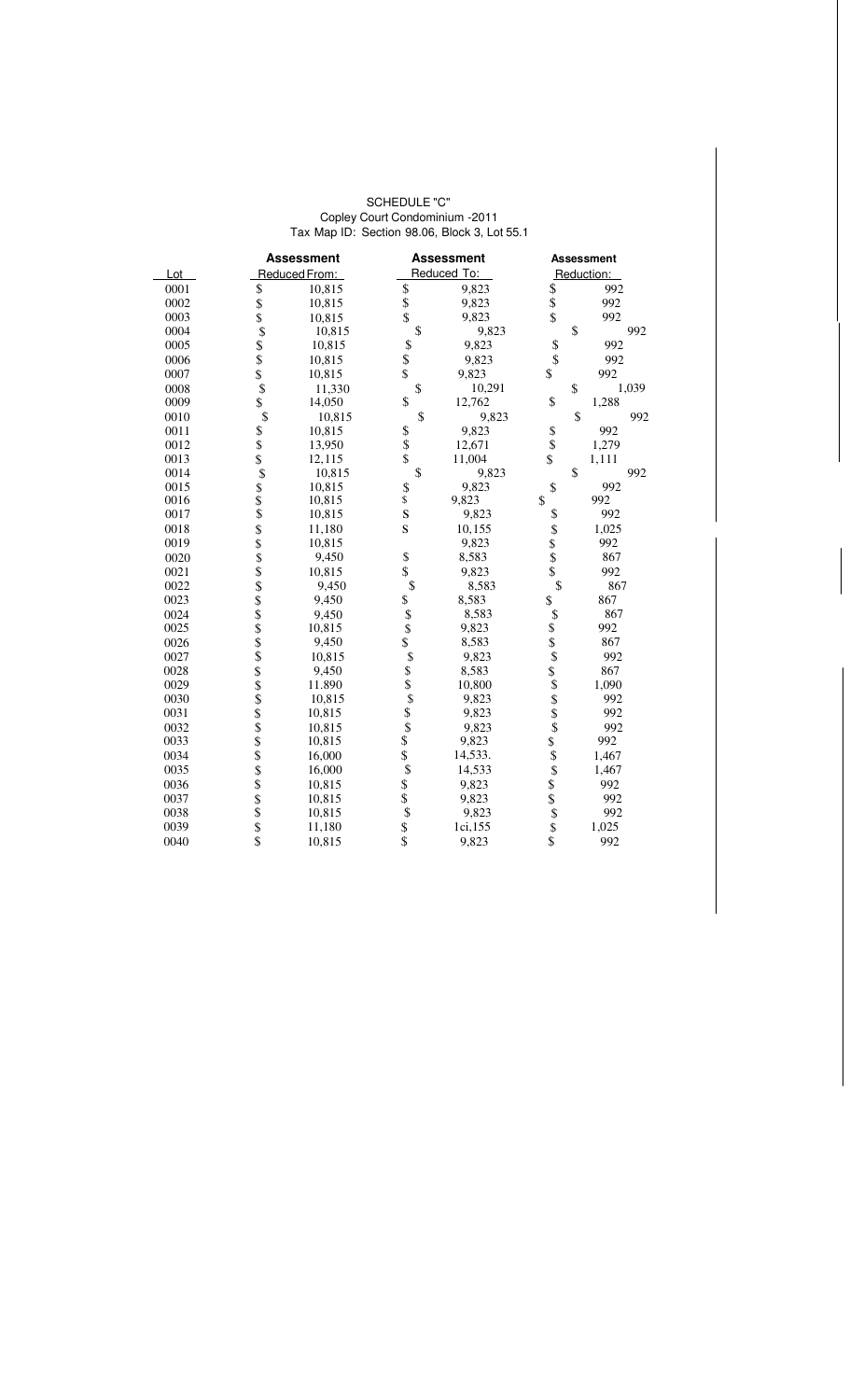|       | <b>Assessment</b>       |               | <b>Assessment</b> |             | Assessment               |            |
|-------|-------------------------|---------------|-------------------|-------------|--------------------------|------------|
| Lot   |                         | Reduced From: |                   | Reduced To: |                          | Reduction: |
| 0041  |                         | 9,450         |                   | 8,583       | $\frac{1}{2}$            | 867        |
| 0042  | \$<br>\$                | 10,815        | \$<br>\$          | 9,823       |                          | 992        |
| 0043  |                         | 9,450         | $\ddot{\$}$       | 8,583       | \$                       | 867        |
| 0044  | \$\$\$                  | 10,815        | \$<br>\$          | 9,823       | \$                       | 992        |
| 0045  |                         | 9,450         |                   | 8,583       | \$                       | 867        |
| 0046  | \$                      | 10,815        | \$                | 9,823       | \$                       | 992        |
| 0047  |                         | 9,450         | \$                | 8,583       | \$                       | 867        |
| 0048  | \$                      | 10,815        |                   | 9,823       | \$<br>\$                 | 992        |
| 0049  |                         | 9,450         | \$<br>\$          | 8,583       |                          | 867        |
| 0050  | \$                      | 10,815        | \$                | 9,823       |                          | 992        |
| 0051  | \$                      | 9.450         |                   | 8,583       | \$<br>\$                 | 867        |
| 0052  | \$<br>\$                | 11,890        | \$                | 10,800      | \$<br>\$                 | 1,090      |
| 0053  |                         | 11,130        | \$                | 10,109      |                          | 1,021      |
| 0054  |                         | 10,815        | \$                | 9,823       | \$<br>\$                 | 992        |
| 0055  | \$<br>\$                | 14,775        |                   | 13,420      |                          | 1,355      |
| 0056  |                         | 19,620        | \$\$\$\$\$        | 17,821      |                          | 1,799      |
| 0057  | \$                      | 13,220        |                   | 12,008      | \$<br>\$                 | 1,212      |
| 005ff | \$<br>\$                | 13,220        |                   | 12,008      |                          | 1,212      |
| 0059  |                         | 13,220        |                   | 12,008      |                          | 1,212      |
| 0060  | \$<br>\$                | 13,220        |                   | 12,008      | \$<br>\$                 | 1,212      |
| 0061  |                         | 13,220        | \$                | 12,008      |                          | 1,212      |
| 0062  |                         | 13,220        |                   | 12,008      | \$                       | 1,212      |
| 0063  | $\frac{\$}{\$}$         | 13,220        | $\frac{\$}{\$}$   | 12,008      | \$<br>\$                 | 1,212      |
| 0064  |                         | 13,220        |                   | 12,008      |                          | 1,212      |
| 0065  | \$<br>\$                | 10,840        | $\frac{1}{3}$     | 9,846       | \$<br>\$                 | 994        |
| 0066  |                         | 14,775        |                   | 13,420      |                          | 1,355      |
| Total | $\overline{\mathbb{S}}$ | 755,150       | $\overline{\$}$   | 685,900     | $\overline{\mathcal{S}}$ | 69,250     |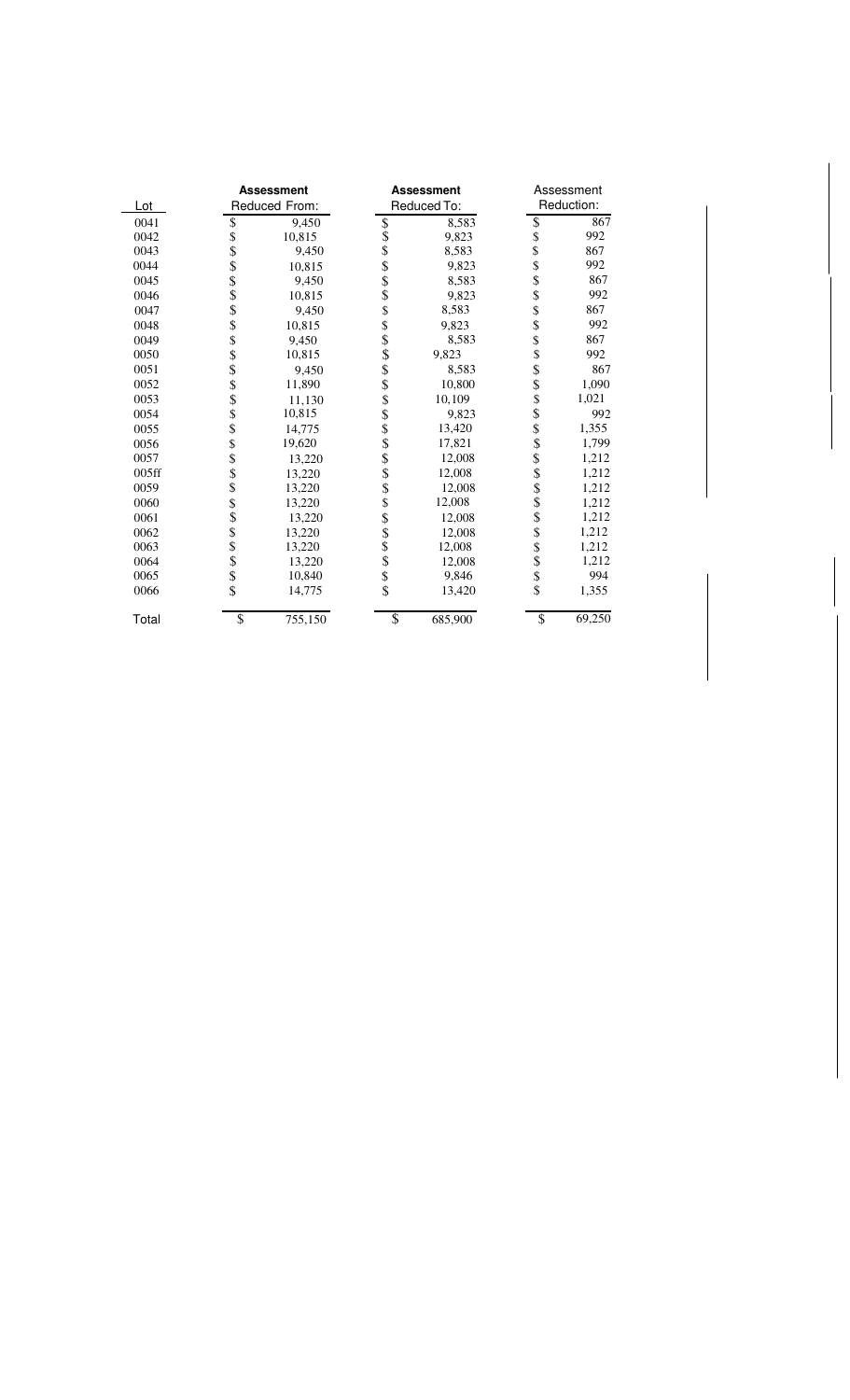#### SCHEDULE "D" Copley Court Condominium· 2012 Tax Map ID: Section 98.06, Block 3, Lot 55./

|      | Assessment                |               |                                                                       | Assessment  |                    | Assessment |  |
|------|---------------------------|---------------|-----------------------------------------------------------------------|-------------|--------------------|------------|--|
| Lot  |                           | Reduced From: |                                                                       | Reduced To: |                    | Reduction: |  |
| 0001 | \$                        | 10,815        | \$                                                                    | 10,047      | \$                 | 768        |  |
| 0002 |                           | 10,815        |                                                                       | 10,047      |                    | 768        |  |
| 0003 | \$\$\$\$\$\$              | 10,815        | $\begin{array}{c} \mathbb{S} \\ \mathbb{S} \\ \mathbb{S} \end{array}$ | 10,047      | \$<br>\$           | 768        |  |
| 0004 |                           | 10,815        |                                                                       | 10,047      |                    | 768        |  |
| 0005 |                           | 10,815        | \$                                                                    | 10,047      |                    | 768        |  |
| 0006 |                           | 10,815        |                                                                       | 10,047      |                    | 768        |  |
| 0007 |                           | 10,815        | $\frac{1}{3}$                                                         | 10,047      | \$\$\$\$           | 768        |  |
| 0008 |                           | 11,330        |                                                                       | 10,525      |                    | 805        |  |
| 0009 |                           | 14,050        |                                                                       | 13,052      |                    | 998        |  |
| 0010 | <b>\$\$\$\$\$\$\$\$\$</b> | 10,815        | \$\$\$\$\$\$\$\$\$\$                                                  | 10,047      | \$\$\$\$           | 768        |  |
| 0011 |                           | 10,815        |                                                                       | 10,047      |                    | 768        |  |
| 0012 |                           | 13,950        |                                                                       | 12,959      |                    | 991        |  |
| 0013 |                           | 12,115        |                                                                       | 11,254      | ୫୫୫୫୫୫୫୫୫୫୫        | 861        |  |
| 0014 |                           | 10,815        |                                                                       | 10,047      |                    | 768        |  |
| 0015 |                           | 10,815        |                                                                       | 10,047      |                    | 768        |  |
| 0016 |                           | 10,815        |                                                                       | 10,047      |                    | 768        |  |
| 0017 |                           | 10,815        |                                                                       | 10,047      |                    | 768        |  |
| 0018 | \$\$\$                    | 11,180        |                                                                       | 10,386      |                    | 794        |  |
| 0019 |                           | 10,815        | \$\$\$\$\$\$\$\$\$                                                    | 10,047      |                    | 768        |  |
| 0020 |                           | 9,450         |                                                                       | 8,779       |                    | 671        |  |
| 0021 |                           | 10,815        |                                                                       | 10,047      |                    | 768        |  |
| 0022 |                           | 9,450         |                                                                       | 8,779       |                    | 671        |  |
| 0023 | 8888                      | 9,450         |                                                                       | 8,779       |                    | 671        |  |
| 0024 |                           | 9,450         |                                                                       | 8,779       |                    | 671        |  |
| 0025 |                           | 10,815        |                                                                       | 10,047      |                    | 768        |  |
| 0026 | \$\$\$\$                  | 9,450         | $\dot{\$}$                                                            | 8,779       | $\dot{\mathbb{S}}$ | 671        |  |
| 0027 |                           | 10,815        | \$\$\$                                                                | 10,047      | \$\$\$             | 768        |  |
| 0028 |                           | 9,450         |                                                                       | 8,779       |                    | 671        |  |
| 0029 |                           | 11,890        |                                                                       | 11,045      |                    | 845        |  |
| 0030 |                           | 10,815        | \$<br>\$                                                              | 10,047      | \$<br>\$           | 768        |  |
| 0031 |                           | 10,815        |                                                                       | 10,047      |                    | 768        |  |
| 0032 |                           | 10,815        | \$\$\$                                                                | 10,047      | \$<br>\$           | 768        |  |
| 0033 |                           | 10,815        |                                                                       | 10,047      |                    | 768        |  |
| 0034 |                           | 16,000        |                                                                       | 14,863      | $\dot{\$}$         | 1,137      |  |
| 0035 |                           | 16,000        | \$                                                                    | 14,863      |                    | 1,137      |  |
| 0036 | \$\$\$\$\$\$\$\$\$\$      | 10,815        | \$                                                                    | 10,047      | \$\$\$\$           | 768        |  |
| 0037 |                           | 10,815        | \$                                                                    | 10,047      |                    | 768        |  |
| 0038 |                           | 10,815        | $\dot{\mathbb{S}}$                                                    | 10,047      |                    | 768        |  |
| 0039 | $\ddot{\text{S}}$         | 11,180        | \$                                                                    | 10,386      | $\hat{\mathbb{S}}$ | 794        |  |
| 0040 | $\overline{\mathbf{S}}$   | 10,815        | \$                                                                    | 10,047      | \$                 | 768        |  |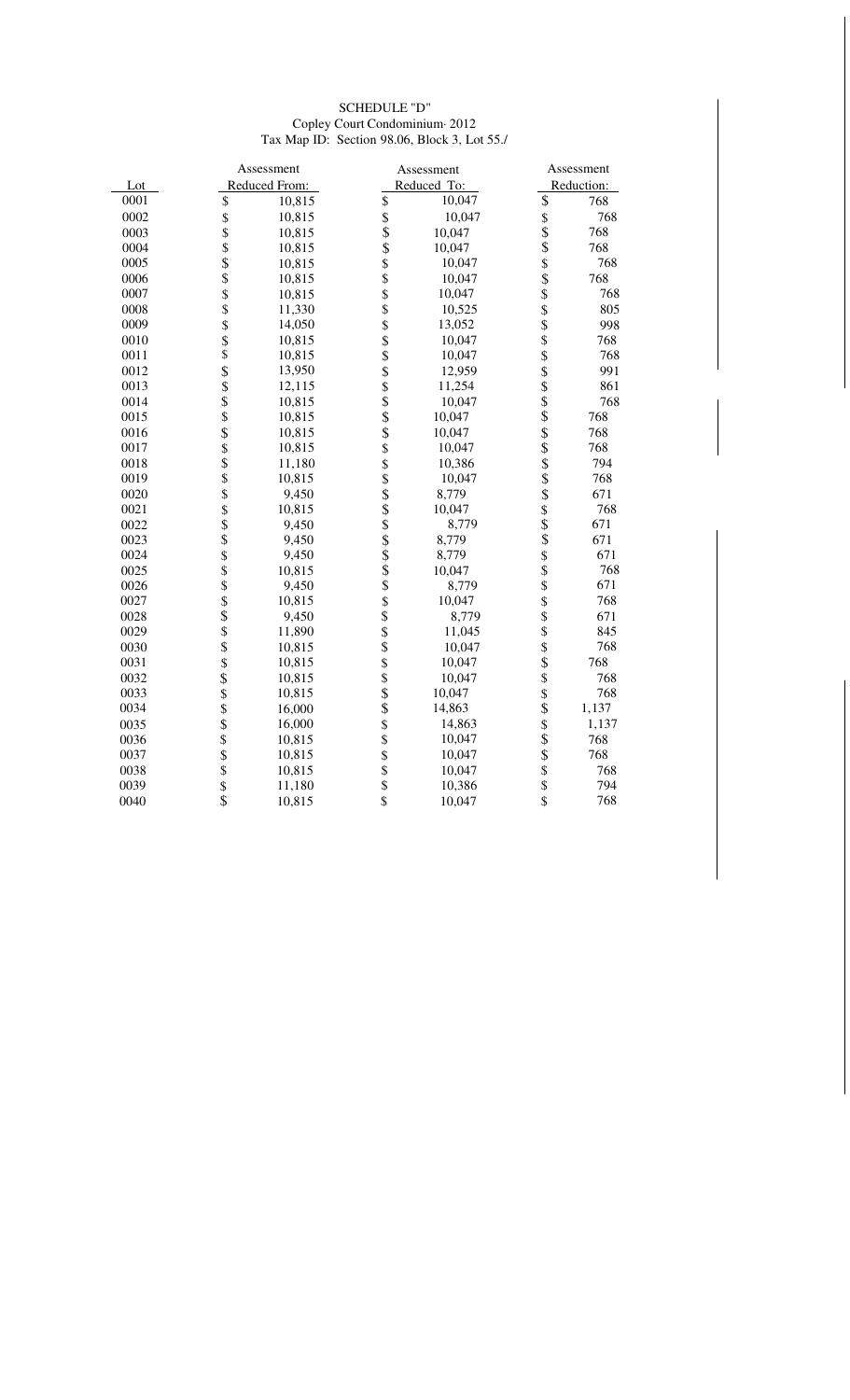|              | <b>Assessment</b> |                      |             | <b>Assessment</b> | <b>Assessment</b>        |        |
|--------------|-------------------|----------------------|-------------|-------------------|--------------------------|--------|
| Lot          |                   | <b>Reduced From:</b> | Reduced To: |                   | Reduction:               |        |
| 0041         | \$                | 9,450                | \$          | 8,779             | \$                       | 671    |
| 0042         |                   | 10,815               |             | 10,047            |                          | 768    |
| 0043         | \$<br>\$          | 9,450                |             | 8,779             | \$<br>\$                 | 671    |
| 0044         | \$                | 10,815               |             | 10,047            | \$                       | 768    |
| 0045         |                   | 9,450                |             | 8,779             | \$                       | 671    |
| 0046         | \$\$\$\$\$        | 10,815               |             | 10,047            |                          | 768    |
| 0047         |                   | 9,450                |             | 8,779             | \$<br>\$                 | 671    |
| 0048         |                   | 10,815               |             | 10,047            | \$                       | 768    |
| 0049         |                   | 9,450                |             | 8,779             | \$                       | 671    |
| 0050         | \$                | 10,815               |             | 10,047            | \$                       | 768    |
| 0051         | \$                | 9,450                |             | 8,779             | \$                       | 671    |
| 0052         | \$                | 11,890               |             | 11,045            | \$                       | 845    |
| 0053         | \$                | 11,130               |             | 10,339            | \$                       | 791    |
| 0054         | \$                | 10,815               |             | 10,047            | \$                       | 768    |
| 0055         | \$                | 14,775               |             | 13,725            | $\ddot{\$}$              | 1,050  |
| 0056         | \$                | 19,620               |             | 18,226            | \$                       | 1,394  |
| 0057         | \$                | 13,220               |             | 12,281            | \$                       | 939    |
| 0058         | \$                | 13,220               |             | 12,281            |                          | 939    |
| 0059         |                   | 13,220               | $\ddot{\$}$ | 12,281            | \$<br>\$                 | 939    |
| 0060         | \$\$\$            | 13,220               | \$          | 12,281            | \$                       | 939    |
| 0061         |                   | 13,220               | \$          | 12,281            | $\dot{\$}$               | 939    |
| 0062         | \$                | 13,220               |             | 12,281            | \$                       | 939    |
| 0063         | \$                | 13,220               | \$\$\$\$    | 12,281            | \$                       | 939    |
| 0064         |                   | 13,220               |             | 12,281            | $\dot{\$}$               | 939    |
| 0065         | \$                | 10,840               |             | 10,070            | \$                       | 770    |
| 0066         | \$                | 14,775               |             | 13,725            | \$                       | 1,050  |
| <b>Total</b> | \$                | 755,150              | \$          | 701,500           | $\overline{\mathcal{S}}$ | 53,650 |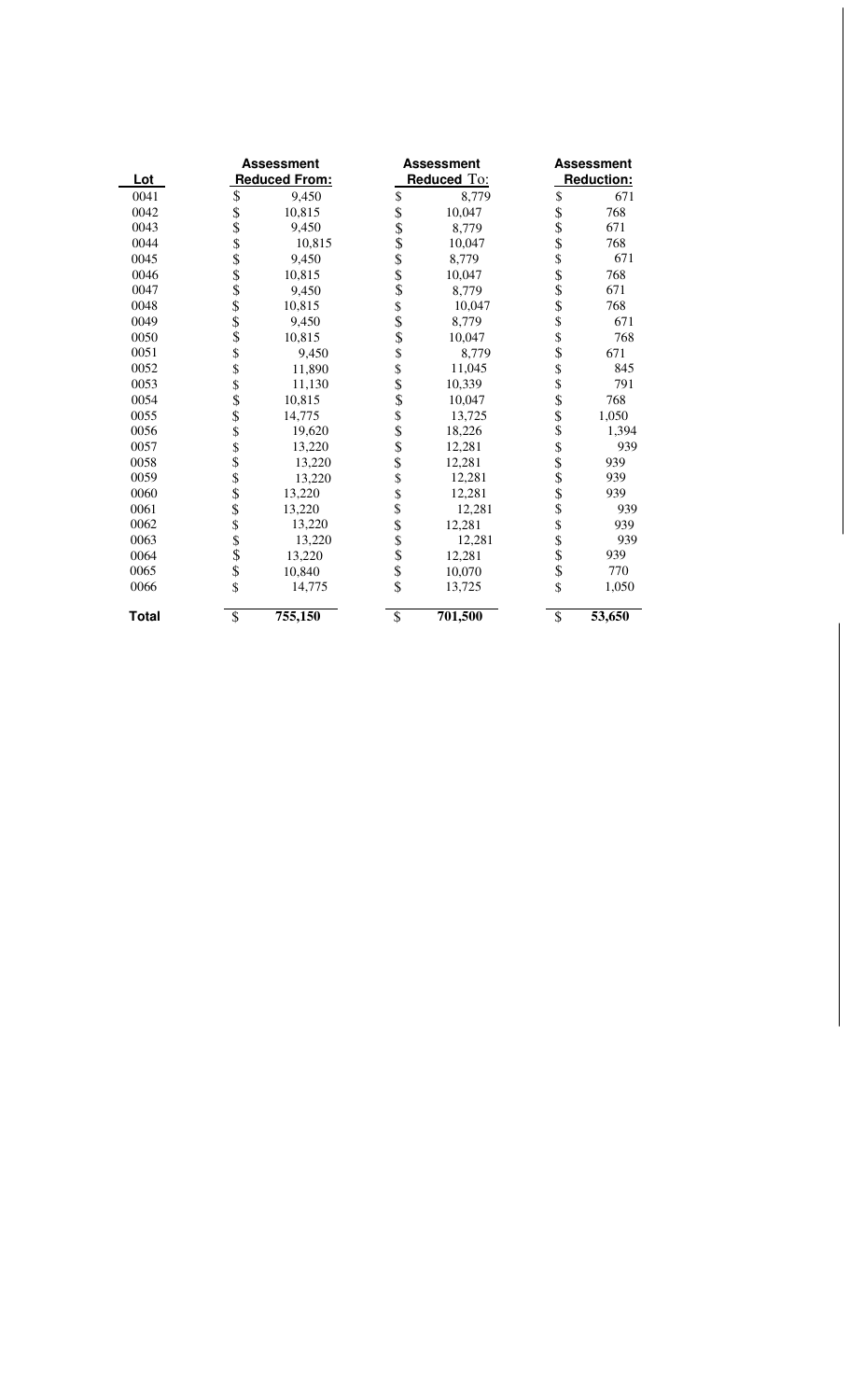**WHEREAS, any and all refunds necessitated by said settlement will be made without interest; and WHEREAS, the Town Board, upon the recommendation of the Assessor, concurred by the Town Attorney, finds the proposed settlement appropriate and in the best interest of the Town of Ossining; now therefore it is** 

**RESOLVED, that settlement of the proceedings, on the terms set forth herein, is hereby accepted and approved, subject to the approval of the Supreme Court, Westchester County, wherein such proceedings are pending; and it is further** 

**RESOLVED, that the Town Attorney is hereby authorized and directed to procure and execute any documents necessary to effectuate such settlement; and it is further** 

**RESOLVED, subject to the approval of the Supreme Court, Westchester County, that the Assessor is authorized and directed to make the changes and corrections to the individual unit assessment on the tax assessment roll of the Town of Ossining, which will be ordered pursuant to the Consent Judgment to be entered in accordance with the terms of this settlement, and the Receiver of Taxes is authorized and directed to process and pay the refund of Town of Ossining taxes estimated to be \$ 4,076.42, which will be ordered pursuant to said Consent Judgment.** 

 **Motion Carried: Unanimously**

# **I. Request for Proposal- Furnishing Police Services for the Unincorporated Area**

**Councilmember Blaha moved and it was seconded by Councilmember Harter that the following be approved:** 

**Resolved, that the Town Board of the Town of Ossining hereby authorizes the Town Clerk to advertise a "Request for Proposal" for the provision of Police Services for the Unincorporated Area of the Town of Ossining, in accordance with specifications available in the office of the Town Clerk. Sealed proposals shall be received no later than 10:00 am on Monday, June 30th, 2014 in the Town Clerk's Office, 16 Croton Avenue, in said Town.** 

 **Motion Carried: Unanimously** 

### **J. Receiver of Taxes- Authorization to Attend NYSATRC Conference and Training School**

**Councilmember Harter moved and it was seconded by Councilmember Jeffrey that the following be approved:** 

**Resolved, that the Town Board of the Town of Ossining hereby authorizes the Receiver of Taxes to attend the New York State Association of Tax Receivers and Collectors (NYSATRC) Conference and Training School in Syracuse, N.Y. on June 8th through June 11th, 2014; and** 

**Be it further Resolved, that the Town Board of the Town of Ossining hereby recognizes the Receiver's award of scholarship for room, board, and classes at this event and hereby authorizes the transportation cost and other necessities not covered by said scholarship, in accordance with the Town's "Reimbursement of Town Employee Business Expenses" Policy.** 

 **Motion Carried: Unanimously** 

# **K. Amendment- Animal Control Agreement for 2014**

**Councilmember Blaha moved and it was seconded by Councilmember Harter that the following be approved:** 

**Whereas, the Town Board must contract with an animal control officer to be in compliance with State Law; and**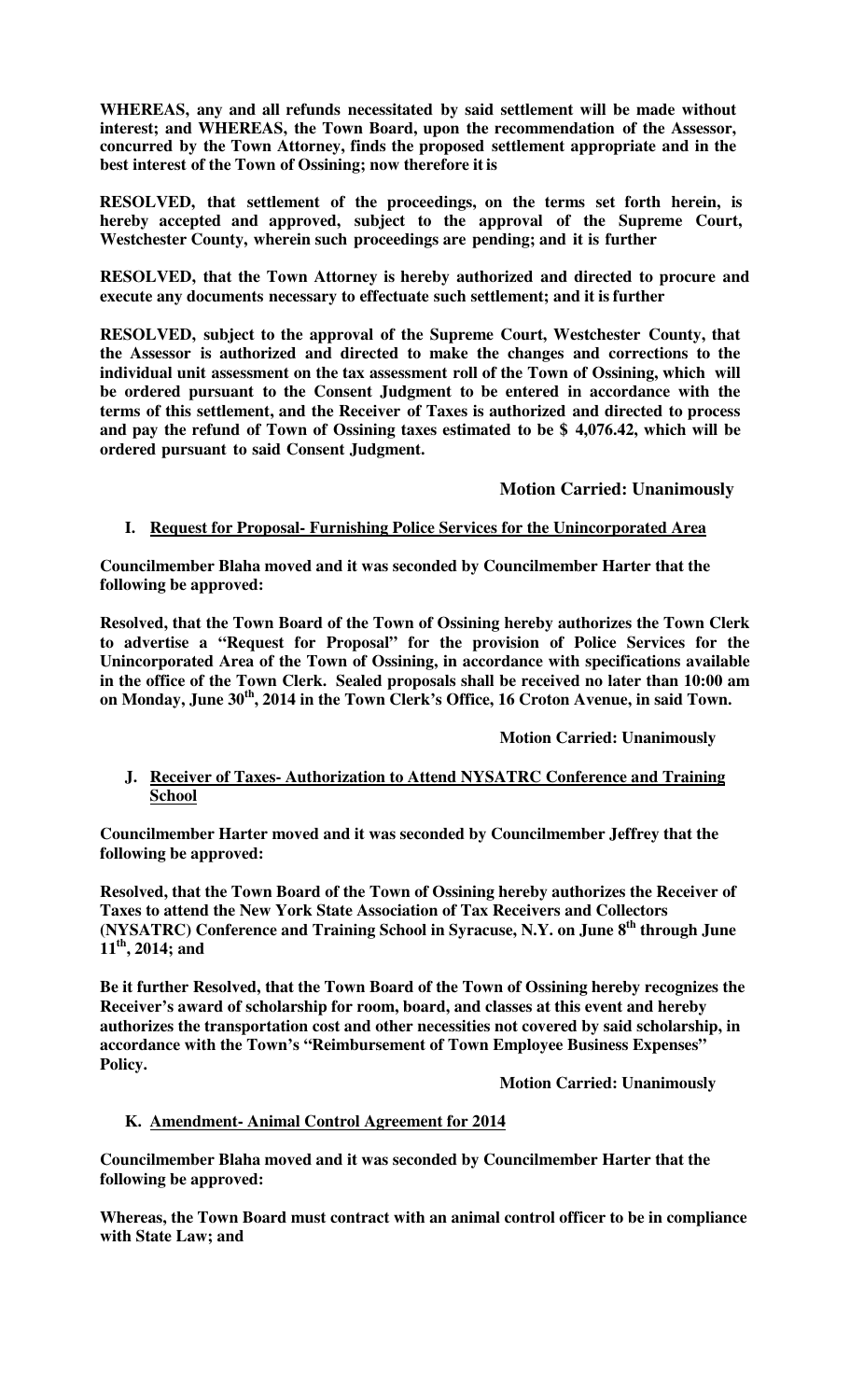**Whereas, the resolution dated January 14th, 2014, authorizing the Principal Jim Horton of Quality Pro Pest Control to serve in this role for the 2014 year, a resolution that requires amendment at the recommendation of New York State;** 

**Now, therefore be it Resolved, that the aforementioned Resolution dated January 14th, 2014 is hereby amended to read as follows:** 

*Resolved, that the Town Board of the Town of Ossining hereby authorizes the Supervisor to enter into an agreement with Jim Horton, Hawthorne, New York to perform animal control services for the Unincorporated Area of the Town of Ossining, pursuant to the terms and conditions of the agreement for the period January 1, 2014- December 31, 2014.* 

**Motion Carried: Unanimously**

# **L. Contract- Universal Play Systems, Inc.**

**Councilmember Harter moved and it was seconded by Councilmember Jeffrey that the following be approved:** 

**Resolved, that the Town Board of the Town of Ossining hereby authorizes the Supervisor to sign a contract with Universal Play Systems, Inc. of New Rochelle, New York, for the purchase and installation of one Little Tykes Custom Kid Builders playground unit in Ryder Park, and one Little Tykes Mini Max playground unit, proposal rates in their quotation dated May 1st, 2014 made under terms of the NJPA contract.** 

**Motion Carried: Unanimously**

### **M. Finance- Capital Project #2014-2188 "Buck Johnson Park Playground Equipment and Installation"**

**Councilmember Jeffrey moved and it was seconded by Councilmember Harter that the following be approved:** 

**Resolved, that the Town Board of the Town of Ossining hereby authorizes establishment of Capital Project #2014-2188, entitled "Buck Johnson Park Playground Equipment and Installation" in the amount of \$41, 203, to be funded entirely by "In Lieu of Parkland" funding.** 

 **Motion Carried: Unanimously** 

### **N. Finance- Capital Project #2014-2189 "Ryder Park Playground Equipment and Installation"**

**Councilmember Harter moved and it was seconded by Councilmember Blaha that the following be approved:** 

**Resolved, that the Town Board of the Town of Ossining hereby authorizes establishment of Project #2014-2189, entitled "Ryder Park Playground Equipment and Installation" in the amount of \$19,768, to be funded entirely by "In Lieu of Parkland" funding.** 

 **Motion Carried: Unanimously**

# **VI. CORRESPONDENCE TO BE RECEIVED AND FILED**

**Councilmember Harter moved and it was seconded by Councilmember Jeffrey that the following be approved:** 

**Resolved, that the Town Board of the Town of Ossining hereby accepts the following meeting minutes:**